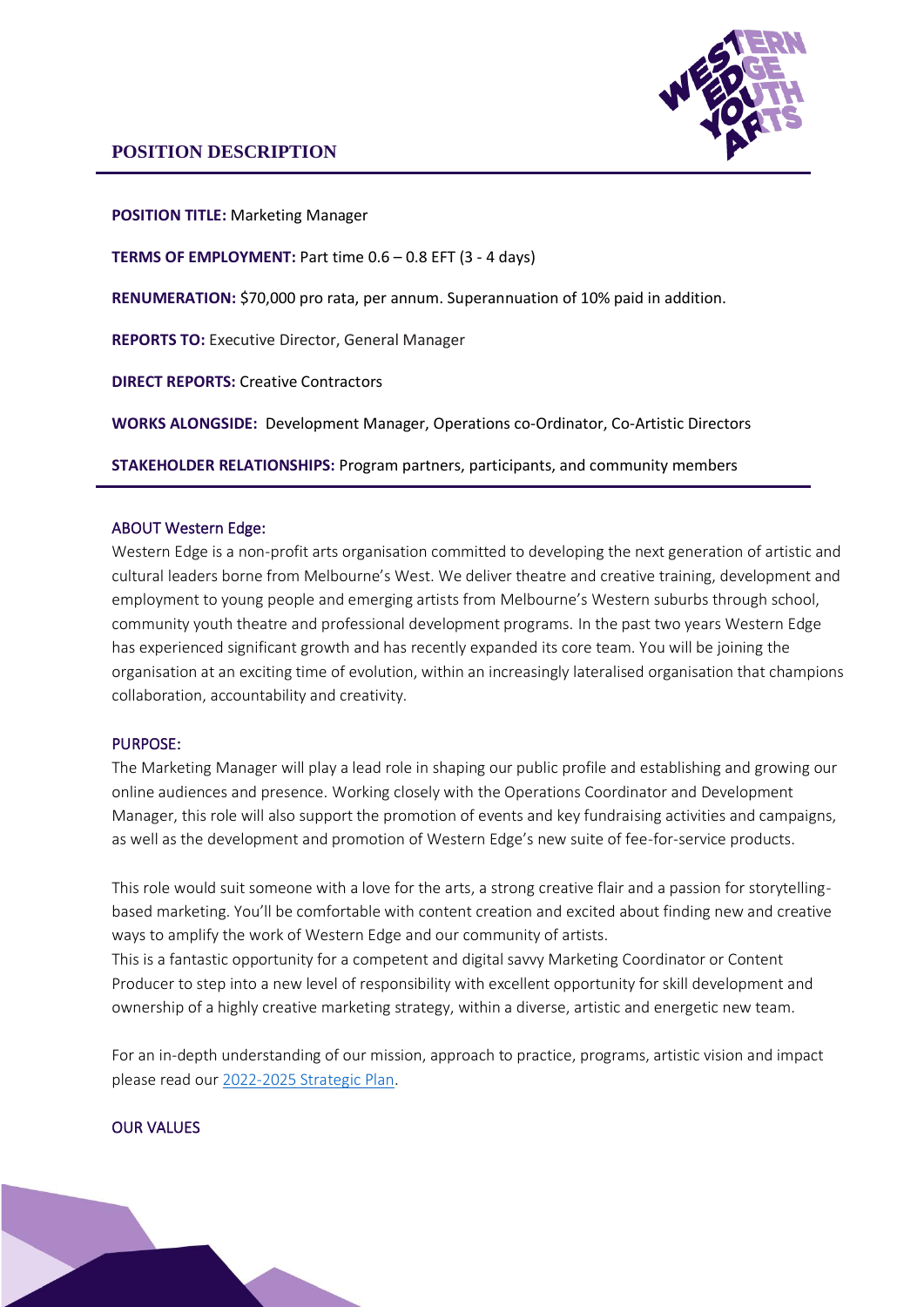

Creative bravery - Approaching everything with a courageous spirit of art making, imagination and creativity.

Innovation – Nurturing innovative ideas and creative practices across the whole organisation, led by our young artists.

Community – Our artistic work is always led by and grown out of community.

Access and equity - Inviting participation from all voices and identities, embracing multiplicity, and taking an intersectional approach.

Empathy - Treating others with humility, kindness, and compassion.

Respect - Learning from everyone we work with, and embodying leadership built on reciprocity.

Transparency - Acting honestly and sharing knowledge.

Safety - Ensuring a physically, emotionally, and culturally safer environment for our staff, young artists, peers, partners and audiences.

#### In this role you will:

- Build on and manage Western Edge's marketing strategy in alignment with the organisational strategic plan
- Work with General Manager to draft and deliver marketing budgets
- Create, build and manage channel-specific content storytelling, engagement and growth (Facebook, Instagram, TikTok, LinkedIn, Edge Blog)
- Management of Western Edge's brand and upcoming rebranding project
- Manage marketing plans and execution for event and program promotion to generate ticket sales and program attendance by artists
- Support the creation and execution of key fundraising campaigns
- Work alongside the Executive Director and Development Manager to plan and execute marketing plans to build and launch Western Edge's suite of fee-for-service products
- Work with the co-Artistic Directors and Executive Director to ideate ways of increasing the profile of Western Edge and its community of artists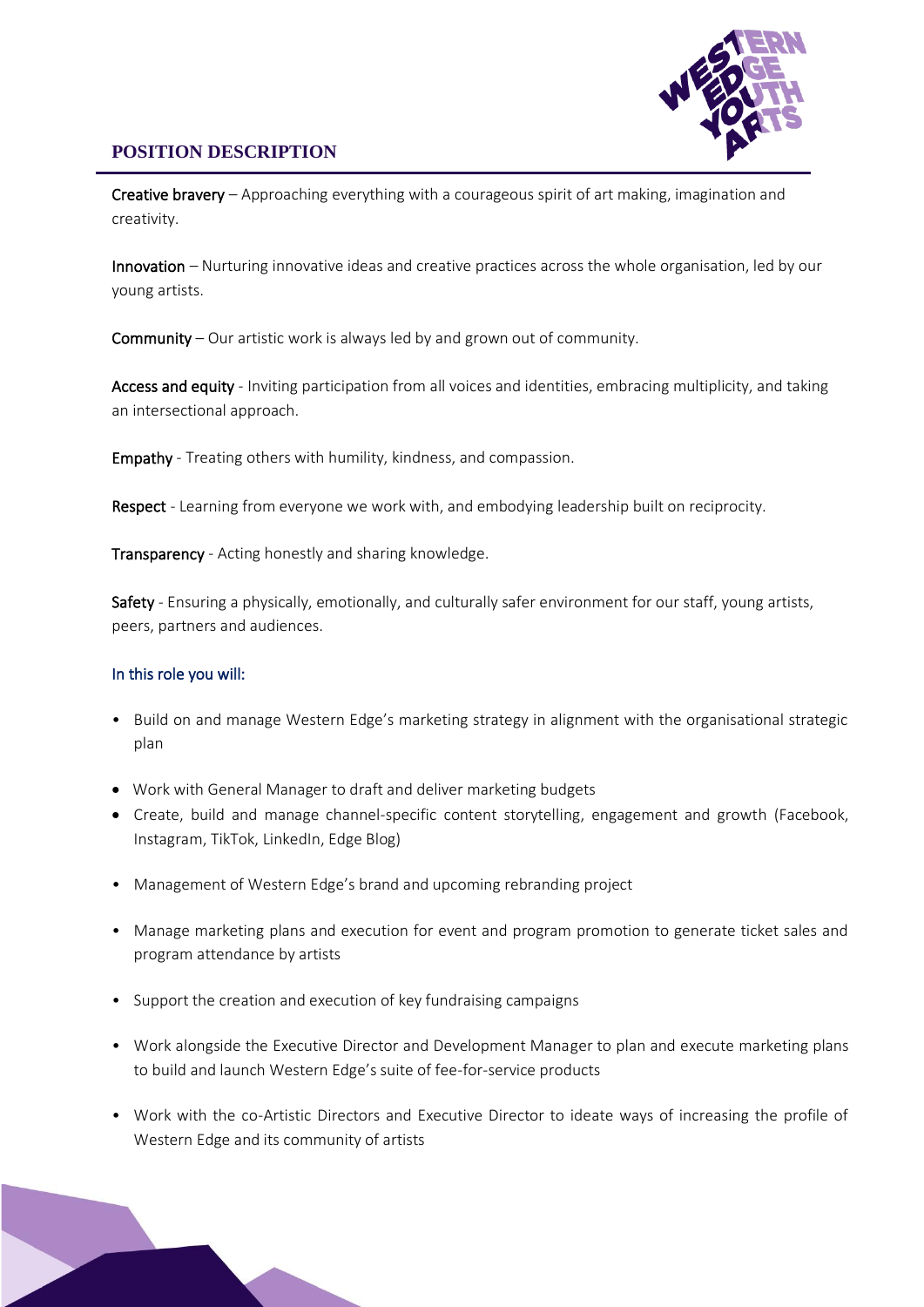

- Develop, implement and document key marketing and communications processes and systems
- Work with external agencies and contractors to coordinate video, photography and graphic design
- Backend content management and maintenance of Western Edge WordPress website
- Develop and maintain relationships with key media, industry and community stakeholders
- Continue to develop and execute an Audience Development strategy to grow WEYA's artists, industry, community and commercial audiences
- Respond to communications/enquiries within social media platforms
- Monitor and report on website traffic and social media analytics to optimise campaigns and strategies

#### Key Selection Criteria

- 3+ years' experience in marketing
- A high-level of cultural competency and experience working with First Nations People, People of Colour and structurally disadvantaged communities. Where such experience may need developing, an ability to articulate your skills gap and identify approaches to building your own knowledge capacity is required.
- Alignment with Western Edge's core values
- A sound understanding of marketing fundamentals and contemporary practices including digital marketing
- Experience ideating and creating content for multiple channels
- Excellent interpersonal and stakeholder management skills
- Experience managing and growing social media audiences
- Strong copywriting and communication skills
- Experience with key marketing platforms and tools including WordPress, Campaign Monitor (orsimilar), and project management tools (Trello, ClickUp or similar)
- A passion for creativity, the arts and being curious about new ways of storytelling

Please Note: if you don't meet all the selection criteria but think you would be a great fit for the team and you have an appetite for learning - please still apply or contact us to talk about the role. We are a growthfocused organisation and want to hear from you.